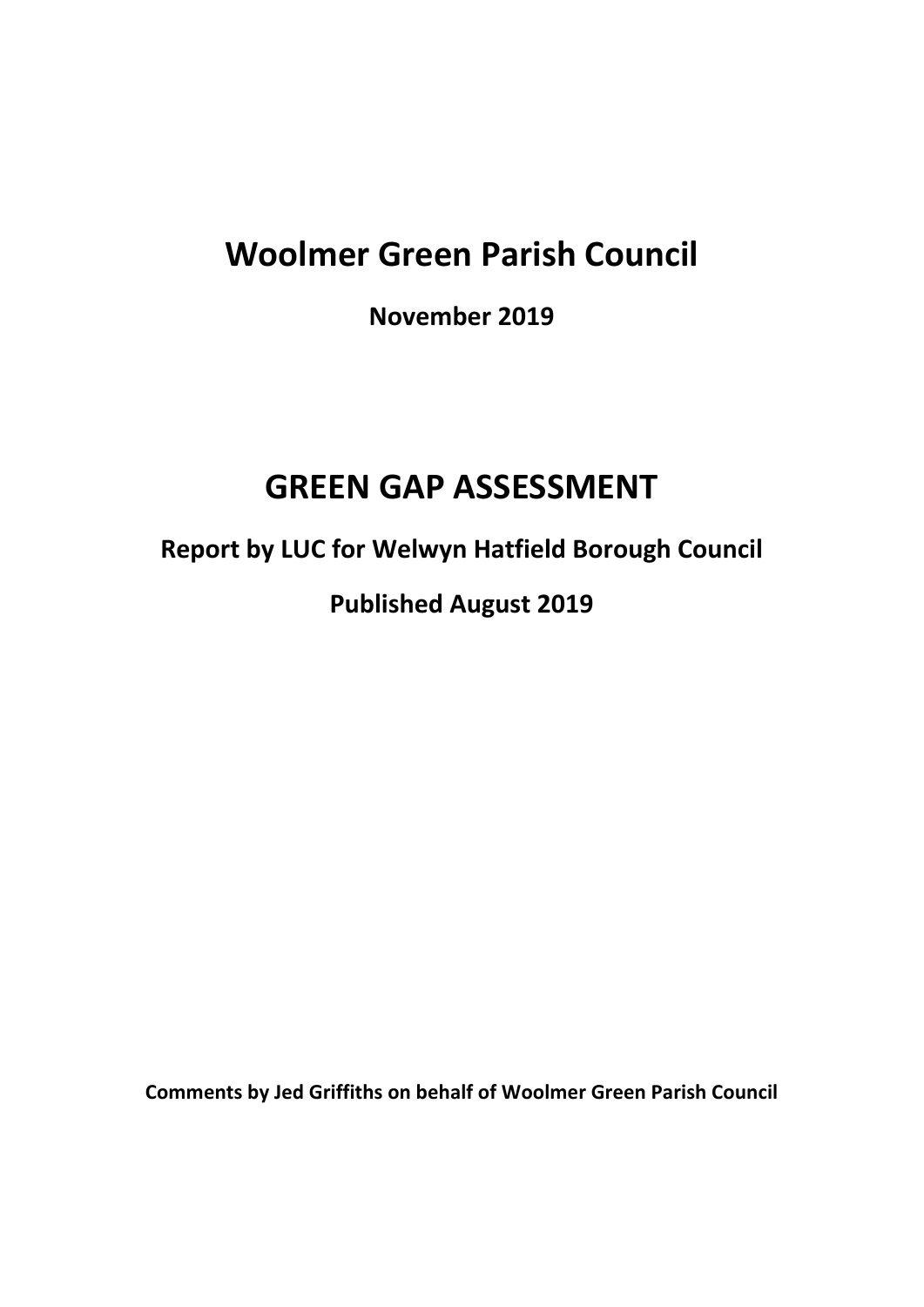#### **Introduction**

- 1. This statement has been prepared by Jed Griffiths MA DipTP FRTPI on behalf of Woolmer Green Parish Council. It has been compiled in response to the Green Gap Assessment Report, completed by LUC consultants for Welwyn Hatfield Borough Council, and published in August 2019. The report and its appendices form part of the evidence base for the Local Plan Examination, as documents EX160, EX160A, and EX160B.
- 2. The Parish Council has made a number of representations on the Submission Local Plan and to previous hearing sessions. Comments in this statement will hopefully contribute to the debate in the final stages of the Examination. This statement has also been considered and endorsed by Knebworth Parish Council, the neighbouring local council in North Hertfordshire.

## **Context**

- 3. The Parish Council generally welcomes the publication of the report, and considers that it will make a valuable contribution to the evidence base which will support the Local Plan. During the earlier stages of the Examination the Parish Council has consistently stressed the role of the Green Belt in separating settlements form each other. One of the main purposes of the Green Belt, as set out in the National Planning Policy Framework (NPPF), is to prevent the merger of towns. In Welwyn Hatfield, it has undoubtedly been successful in protecting the identity of villages. This view is expressed in paragraph 1.6 of the report which describes how the existing "local purpose" has helped to maintain identity.
- 4. As noted in paragraph 1.7 of the report, the Inspector has expressed some concerns about the future role of the Green Belt in performing this local purpose. The Inspector's suggestion of specific policy designations to provide protection for the gaps between settlements, including villages, is set out as one of the main aims of the study. This is strongly supported by the Parish Council, as is the list of relevant settlements, shown on Figure 1.1.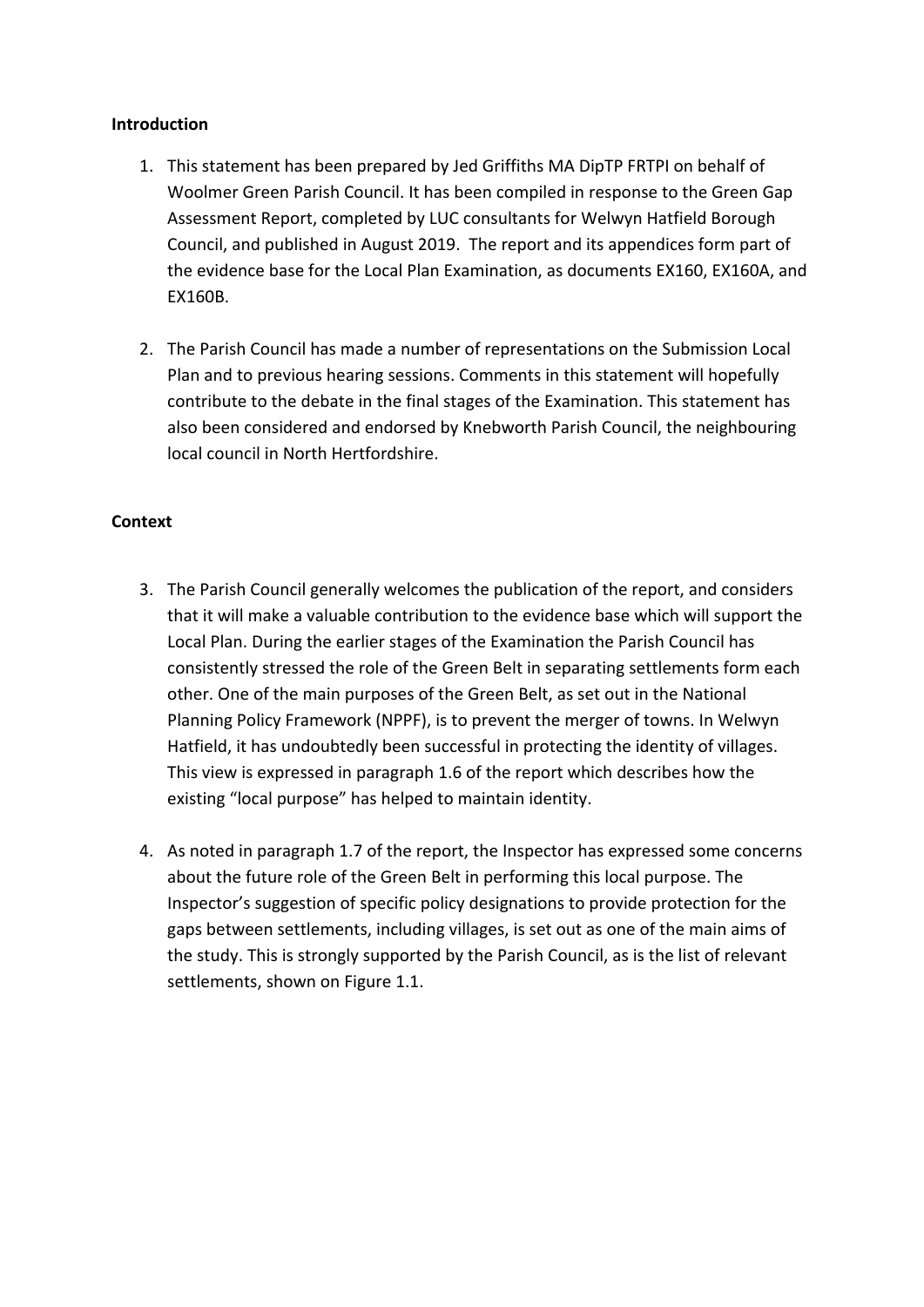#### **Methodology**

5. The methodology for the study, as set out in Section 2 of the report, is generally sound and comprehensive. The stepped approach to the assessment of each candidate area is clearly set out and consistent. Inclusion of the ratings from the Landscape Sensitivity Report (EX156), and the analyses of the gap values and opportunities give extra value to the process. Summaries and recommendations for each area complete the picture. The Parish Council's comments on the relevant area assessments are set out in the ensuing paragraphs.

#### **Settlement Gap Assessments**

#### **Woolmer Green and Oaklands**

- 6. As noted in the assessment, this is a particularly sensitive gap, which is only 40 metres wide at its narrowest point. Oaklands is not a small town, as described in the text. It is a linear settlement which, together with Mardley Heath, has grown up incrementally along the Great North Road (now the B197). The extension of the Green Belt to this part of Welwyn Hatfield was approved mainly to halt this pattern of development and the coalescence of the settlements.
- 7. The Parish Council agrees with the analysis of local features as set out in the assessment. Pressures associated with the sites promoted under the Council's 2019 Call for Sites are noted – this is welcomed by the Parish Council, which has objected to the potential inclusion of these areas in the Local Plan. The Parish Council broadly agrees with the recommendations of the assessment and supports the designation of the "gap policy area" as shown on the attached map,

#### **Woolmer Green and Knebworth**

8. In the view of Woolmer Green Parish Council, supported by Knebworth Parish Council, this is one of the most important gaps in the Borough. As noted in the assessment, its significance is not diminished by the presence of the care home to the west of the B197, and the development for housing of then former EnTech site. The Parish Council agrees with the analysis sections of the assessment, particularly the point that the gap could be vulnerable even to modest amounts of development.